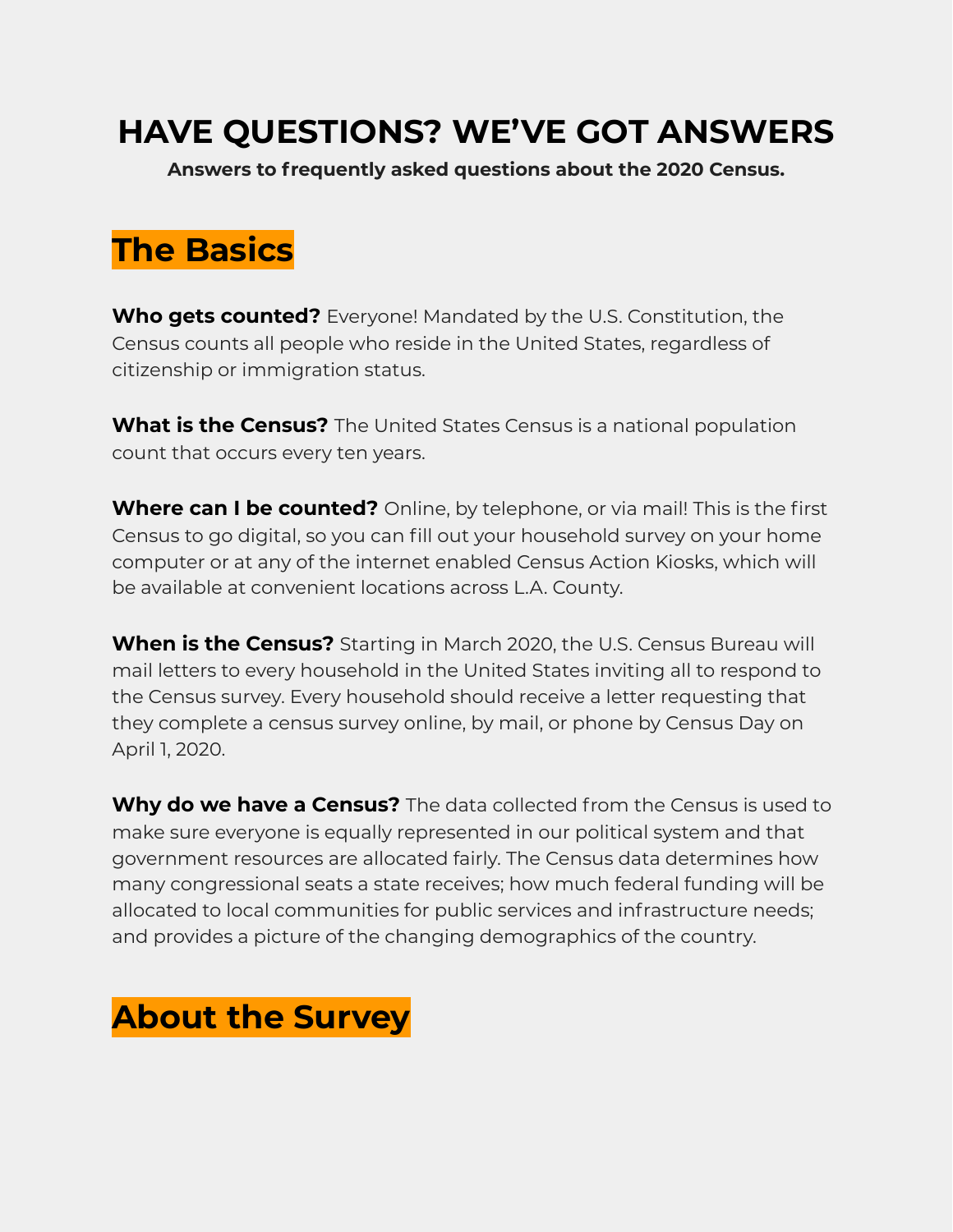**What questions does the Census survey ask?** The Census survey will ask your name, sex, age, date of birth, race/ethnicity, as well as those details for everyone in your household.

**Who counts as a "household"?** A household consists of all the people who occupy a housing unit, both related family members and all the unrelated people, if any, such as lodgers, foster children, wards, or employees who share the housing.

## **Getting Counted**

**How do I complete the Census?** There are three ways you can fill out the Census survey: online, by telephone, or via mail. Households can answer the questions on the internet or by phone in English and 12 Non-English languages.

**When should I look for my Census invitation in the mail?** Starting in March 2020, the U.S. Census Bureau will mail letters to every household in the United States inviting them to respond to the Census survey. Every household should receive a letter requesting that they complete a census form online, by mail, or phone by Census Day on April 1, 2020.

**Is this the first time the Census will be available online?** Yes! The 2020 Census will be the first Census to be almost entirely digital! While a paper form will still be available, for the first time the Internet will be the primary response option.

**When can I go online and fill out the Census survey?** Beginning in mid-March 2020, households will receive an invitation in the mail to participate in the census by visiting the U.S. Census Bureau's 2020 Census website to fill out the online survey.

**What if I don't have internet access at home?** Households that do not have internet access are encouraged to visit a Census Action Kiosk to get counted in the 2020 Census. These dedicated computer stations will be housed across LA County at parks, libraries, City/County buildings,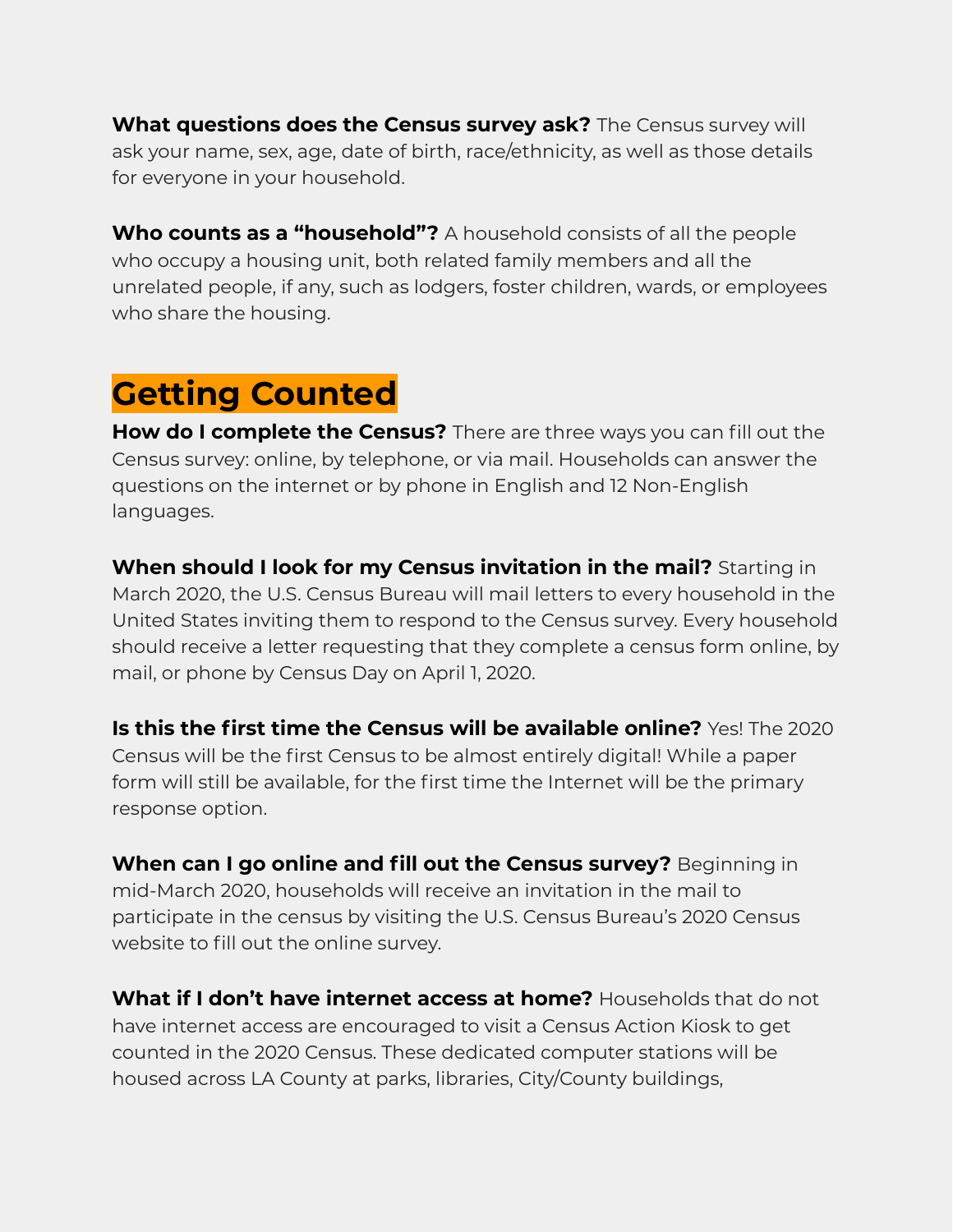community-based organizations, schools, and at select community events in the Spring of 2020.

**What is a Census Action Kiosk?** A Census Action Kiosk is a dedicated computer station for completing the 2020 Census. These kiosks will be housed across LA County at parks, libraries, City/County buildings, community-based organizations, schools, and will even be going mobile at select community events in the Spring of 2020. Check back to locate the Census Action Kiosk nearest to you in January 2020.

**Where can I find a Census Action Kiosk?** A full list of Census Action Kiosks and locator will be available on this website in January 2020**.**

**Where can I get in-person help filling out my Census survey from home?** In partnership with local cities, community-based organizations, and City/County departments, volunteers mobilized through the Census Goodwill Ambassador Program can assist you by answering questions and helping you navigate the online Census survey. These volunteers will be available at most Census Action Kiosks across the County.

**What happens if I don't respond to the Census on time?** You may dial the U.S. Census Bureau Call Center: (301) 763-INFO (4636) or (800) 923-8282. TDD: TTY users can dial (800) 877-8339 to use the Federal Relay Service.

**What if my household fails to respond online or by telephone?** If your household fails to respond online or by telephone, the U.S. Census Bureau will mail several reminders to your household and will ultimately mail you a printed questionnaire—in English and Spanish—for you to return by mail.

**Will a Census worker come to my residence?** If your household does NOT submit a completed census survey by late April 2020, you can expect a follow up visit to your residence from a Census worker, known as an enumerator, to help you complete the survey.

**What happens if I don't respond to the Census at all?** If your household does not respond to the Census online, by phone, or via mail, the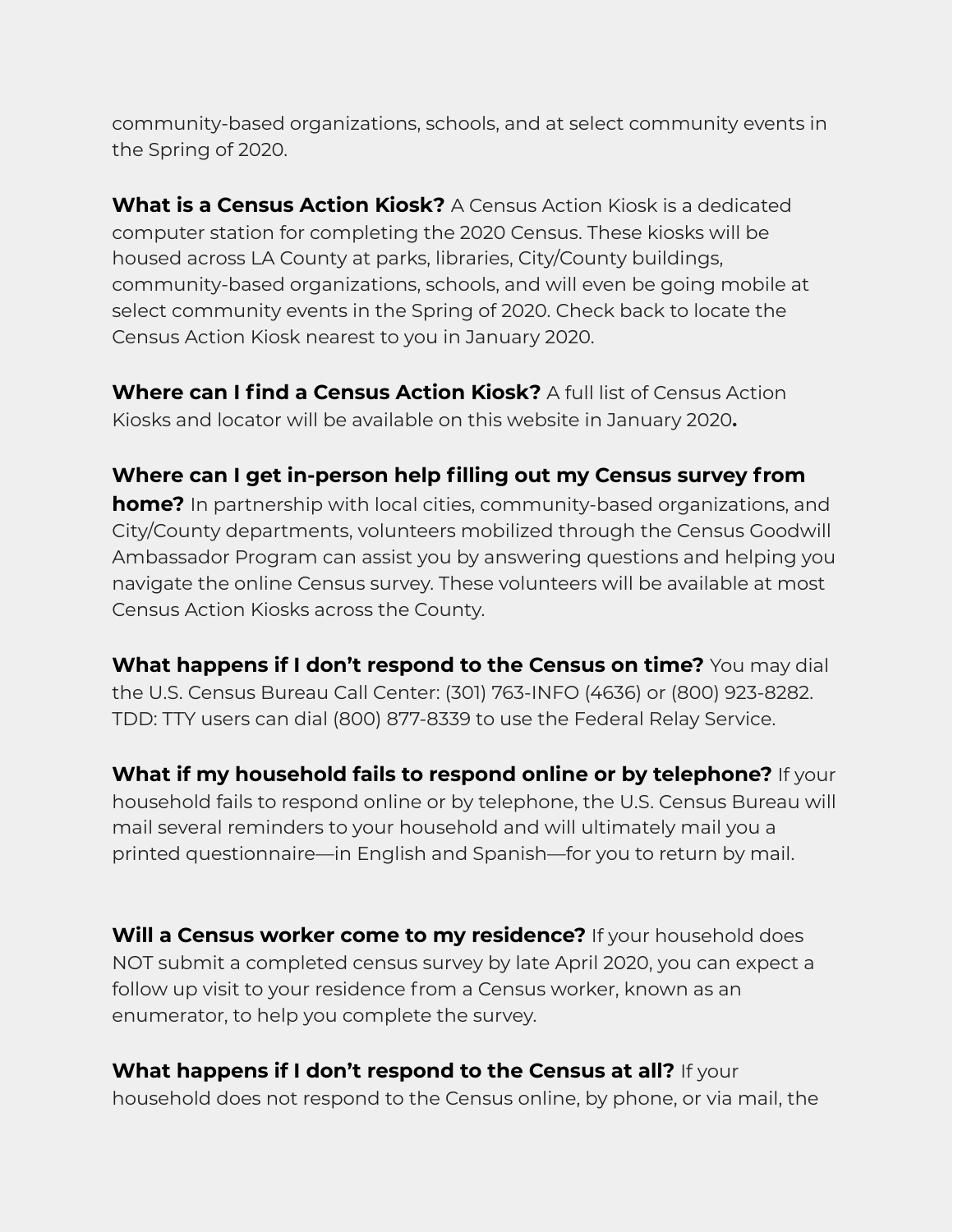U.S. Census Bureau will send a Census worker, known as an enumerator, to your address to collect the information in person.

### **Language Access**

### **I don't speak English. Will the Census be available in other**

**languages?** Yes, the online survey will be offered in thirteen different languages, including English. You may also answer the questions by phone in English and 12 Non-English languages. Paper Census surveys will only be available in English and Spanish. Print and video language guides will be available in 59 Non-English languages, including American Sign Language, Braille, and large print.

**How many languages will the Census be available in online?** The online survey will be offered in thirteen languages, including English, and will allow you to answer at your convenience from your home computer, or at any of the Countywide locations equipped with a dedicated computer station called a Census Action Kiosk.

# **Limited Household Visits**

**Will a Census worker visit my residence?** For the 2020 Census, the U.S. Census Bureau will only visit homes that DO NOT respond to the Census.

**When will these limited household visits take place?** Census workers, also known as enumerators, will ONLY visit households that did not respond to the Census survey starting in August through September 30, 2020.

**What will a Census enumerator ask me?** The enumerator will ask you all the same survey questions that will appear in the online version of the Census.

# **Safety and Privacy**

**Is the Census safe?** Under federal census law, your responses are kept confidential and can only be used by the U.S. Census Bureau to produce statistics.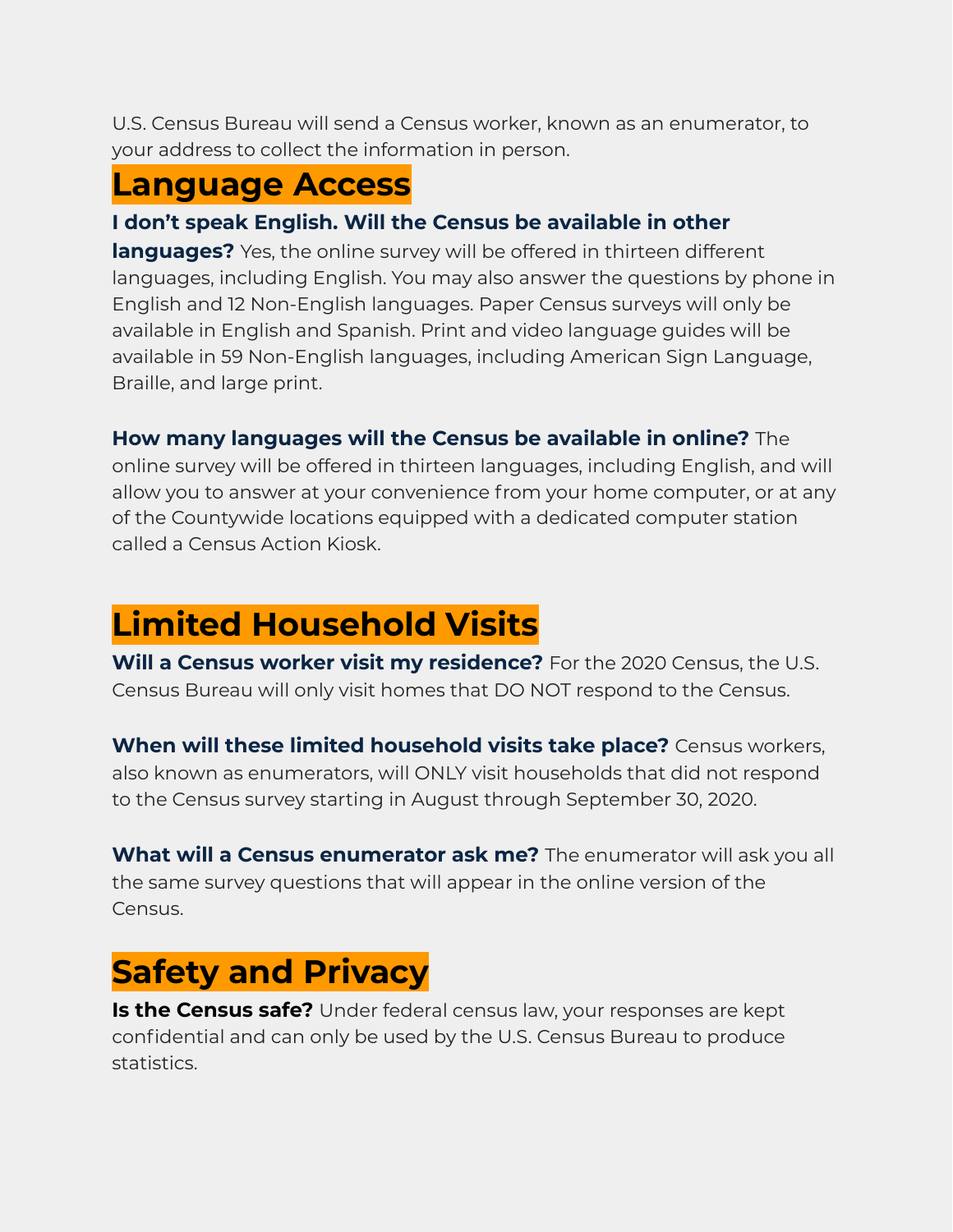#### **Can another government agency access my Census information?** No.

Title 13 of the U.S. Code requires your information to be kept confidential and prevents your responses from being used against you by any government agency- including law enforcement, the Department of Homeland Security, or US Immigration and Customs Enforcement.

#### **Can my Census answers affect my eligibility for government**

**benefits?** No, your answers cannot be used to determine your eligibility for government benefits.

**How long does my information stay private?** Personal census information cannot be disclosed for 72 years, including names, addresses, and telephone numbers.

#### **Can U.S. Census Bureau workers share my information?** No, that's

illegal. U.S. Census Bureau workers who have access to your personal information are sworn for life to protect confidentiality and are subject to a \$250,000 fine and/or up to five years in federal prison for the wrongful disclosure of information.

**Do I need a Social Security number to complete the Census?** No. It's important to remember that the U.S. Census Bureau will never ask for a social security number, money or donations, political party affiliation, bank or credit card information, or your mother's maiden name.

**Is it safe to submit my personal information to the U.S. Census Bureau online?** Yes! It is safe to submit your Census survey responses online. All data submitted online is encrypted to protect your personal privacy. To learn more about the Census Bureau's data protection and privacy program,

## **Other**

please click the button below.

**What's different about the Census this time around?** Be prepared for these key changes to the 2020 Census: online response and limited home visits.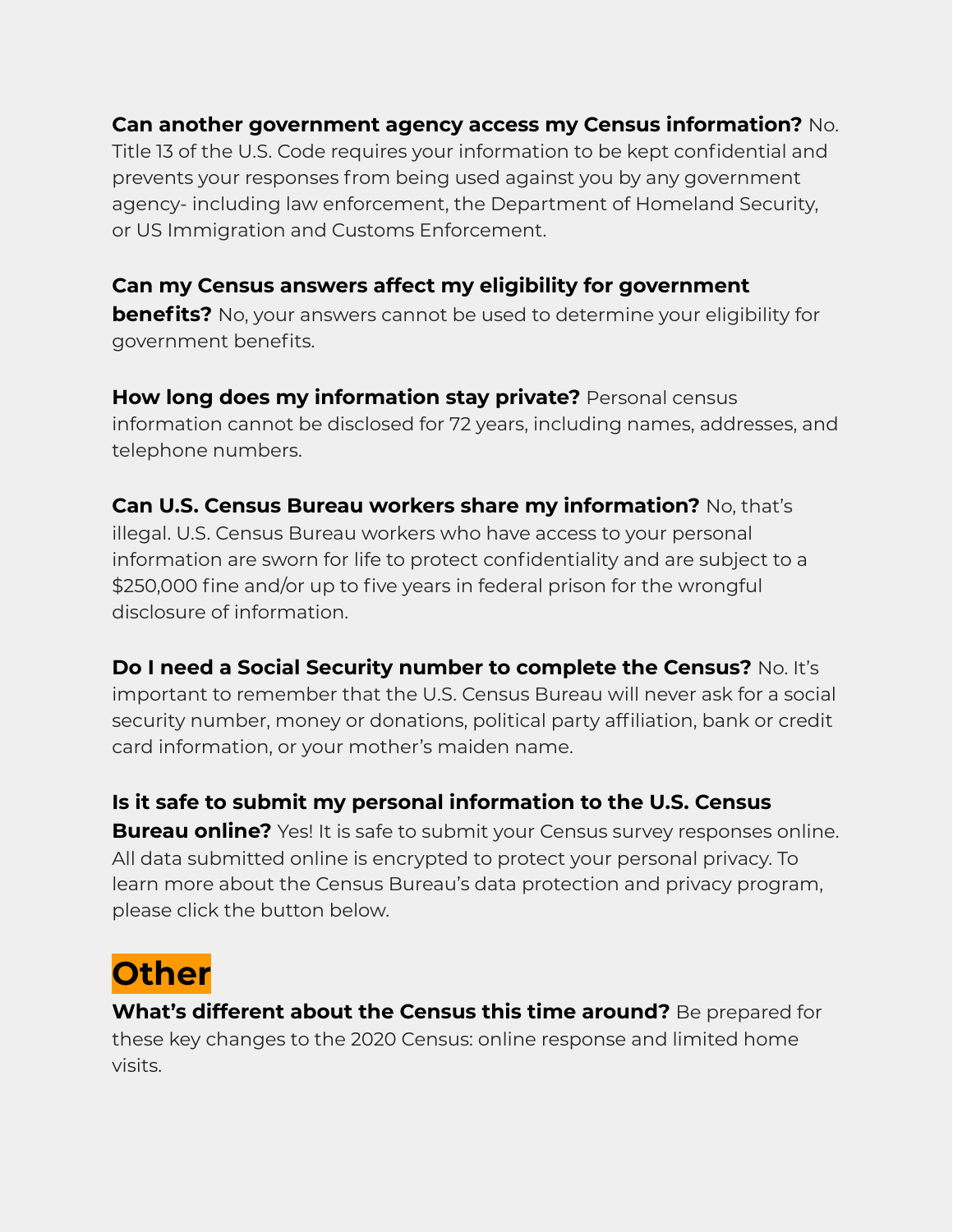#### **Why is Los Angeles County the Hardest-to-Count region in the**

**country?** As the nation's most populous county and one of the largest spanning over 4,084 square miles, L.A. County is considered the "Hardest-To-Count County" in the country. Studies have indicated that our county is "hard-to-count" because of the diversity of languages spoken, the large number of children and youth populations who have not been traditionally counted, our diverse immigrant populations, and the large volume of non-traditional housing in the county, such as multi-unit rentals on one property, mobile homes, guesthouses, and accessory dwelling units.

#### **What is L.A. County doing to make sure everyone counts?** L.A.

County's goal for the 2020 Census is to count all residents, currently estimated at 10.1 million people. To ensure a complete and accurate count, the County will engage in public education and outreach, bringing the Census to the places and spaces where our "hard-to-count" communities live, learn, work, play, and access services.

**Who is L.A. County partnering with for the 2020 Census?** L.A. County is collaborating with our 88 cities, regional philanthropic partners, and a host of community-based organizations. Together with our partners, the County is leading a campaign to educate, motivate, and activate all County residents to be counted in the 2020 Census.

### **Census Jobs**

**How do I get a job with the U.S. Census Bureau?** There are temporary part-time and full-time job opportunities with the US Census Bureau to support the 2020 Census.

#### **How long does it take to apply for a job with the U.S. Census**

**Bureau?** The online job application should take about 30 minutes and will include some assessment questions about your education, work, and other experience. Here's what you'll need to get started: Social Security number of Home address (physical location and mailing address)• Email address and phone number• Date and place of birth